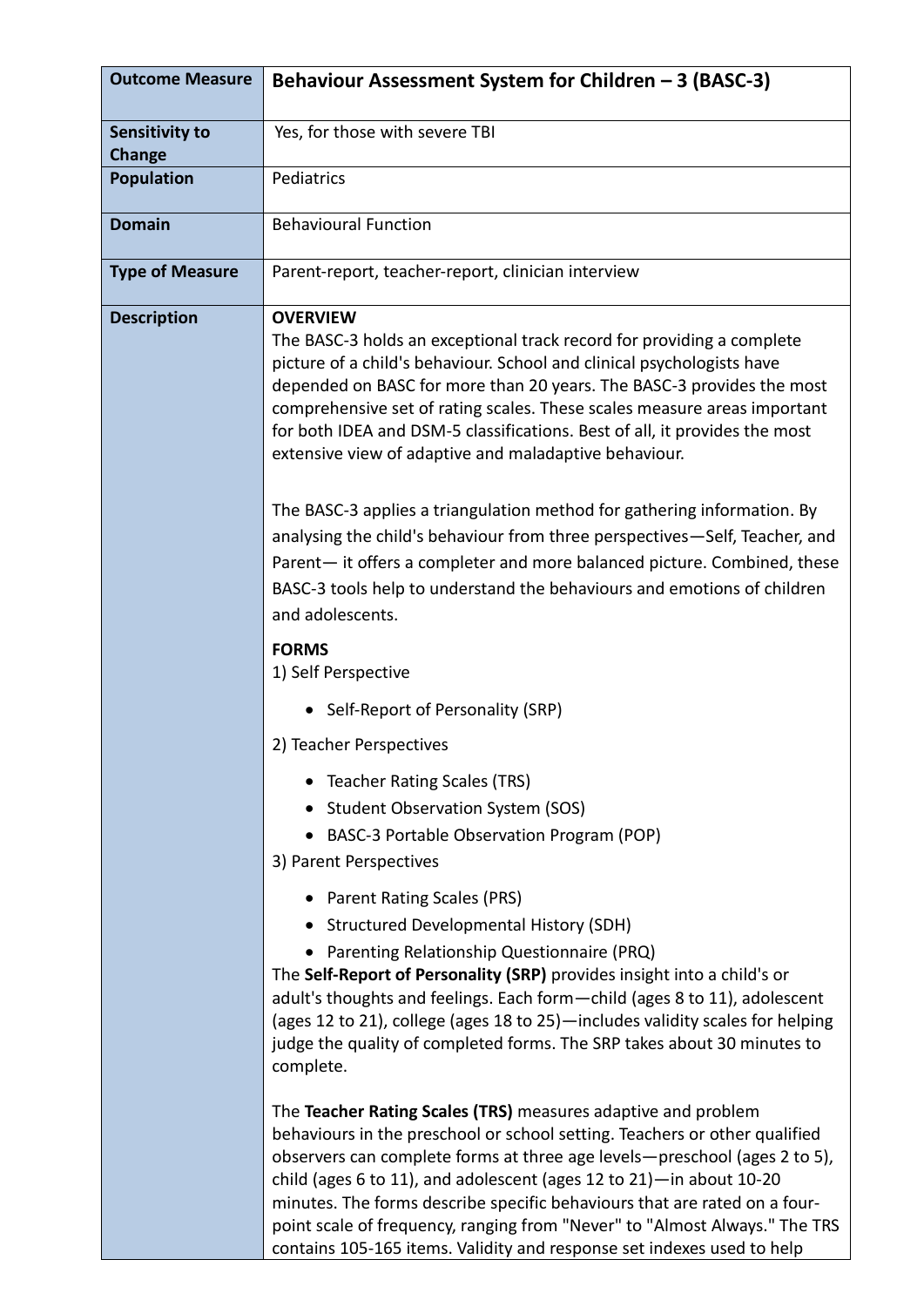|                   | judge the quality of completed forms are also available.                                                                                                                                                                                                                                                                                                                                                                                                                                                                                                 |
|-------------------|----------------------------------------------------------------------------------------------------------------------------------------------------------------------------------------------------------------------------------------------------------------------------------------------------------------------------------------------------------------------------------------------------------------------------------------------------------------------------------------------------------------------------------------------------------|
|                   |                                                                                                                                                                                                                                                                                                                                                                                                                                                                                                                                                          |
|                   | The Parent Rating Scales (PRS) measures both adaptive and problem<br>behaviours in the community and home setting. Parents or caregivers can<br>complete forms at three age levels-preschool (ages 2 to 5), child (ages 6<br>to 11), and adolescent (ages 12 to 21) - in about 10-20 minutes. The PRS<br>contains 139-175 items and uses a four-choice response format. All clinical<br>and adaptive scales are listed in the chart below. Validity and response set<br>indexes used to help judge the quality of completed forms are also<br>available. |
|                   | <b>USES</b>                                                                                                                                                                                                                                                                                                                                                                                                                                                                                                                                              |
|                   | The BASC-3 offers a reliable, quick, and systematic way to determine<br>behavioral and emotional strengths and weaknesses of children and<br>adolescents in preschool through high school.                                                                                                                                                                                                                                                                                                                                                               |
| <b>Properties</b> | Ages: 2:0 to 21:11 (TRS and PRS); 6:0 through college age (SRP)                                                                                                                                                                                                                                                                                                                                                                                                                                                                                          |
|                   | <b>Completion Time: 10-20 minutes (TRS and PRS), 30 minutes (SRP)</b>                                                                                                                                                                                                                                                                                                                                                                                                                                                                                    |
|                   | Scores / Interpretation: T scores and percentiles, for a general population<br>and clinical populations                                                                                                                                                                                                                                                                                                                                                                                                                                                  |
|                   | Scoring Options: Q-global™ Web-based Administration, Scoring, and/or<br>Reporting, or Manual Scoring.                                                                                                                                                                                                                                                                                                                                                                                                                                                    |
|                   | <b>Psychometric Properties:</b><br>The BASC-3 was developed preserving the psychometric properties of its<br>predecessor.                                                                                                                                                                                                                                                                                                                                                                                                                                |
|                   | The BASC-3 has been normed on a representative sample that closely<br>matches recent U.S. Census population characteristics. T scores and<br>percentiles are available for the general population<br>See Manual.                                                                                                                                                                                                                                                                                                                                         |
| <b>Advantages</b> | 1) Assessment of a wide array of behaviours that represent both                                                                                                                                                                                                                                                                                                                                                                                                                                                                                          |
|                   | behavioural problems and strengths, including internalising                                                                                                                                                                                                                                                                                                                                                                                                                                                                                              |
|                   | problems, externalising problems, school problems, and adaptive                                                                                                                                                                                                                                                                                                                                                                                                                                                                                          |
|                   | skills.                                                                                                                                                                                                                                                                                                                                                                                                                                                                                                                                                  |
|                   | 2) Forms that can be completed in approximately five minutes or less,<br>without the need for specialized training.                                                                                                                                                                                                                                                                                                                                                                                                                                      |
|                   | 3) A single Total Score on the report that is a reliable and accurate                                                                                                                                                                                                                                                                                                                                                                                                                                                                                    |
|                   | predictor of a broad range of behavioural, emotional and academic                                                                                                                                                                                                                                                                                                                                                                                                                                                                                        |
|                   | problems<br>4) Validity indexes that identify responses that may be overly negative                                                                                                                                                                                                                                                                                                                                                                                                                                                                      |
|                   | or inconsistent.                                                                                                                                                                                                                                                                                                                                                                                                                                                                                                                                         |
|                   | 5) Uses a multidimensional approach for conducting a comprehensive                                                                                                                                                                                                                                                                                                                                                                                                                                                                                       |
|                   | assessment;<br>Strong base of theory and research gives a thorough set of highly<br>6)                                                                                                                                                                                                                                                                                                                                                                                                                                                                   |
|                   | interpretable scales;                                                                                                                                                                                                                                                                                                                                                                                                                                                                                                                                    |
|                   | Ideally suited for use in identifying behaviour problems as required<br>7)                                                                                                                                                                                                                                                                                                                                                                                                                                                                               |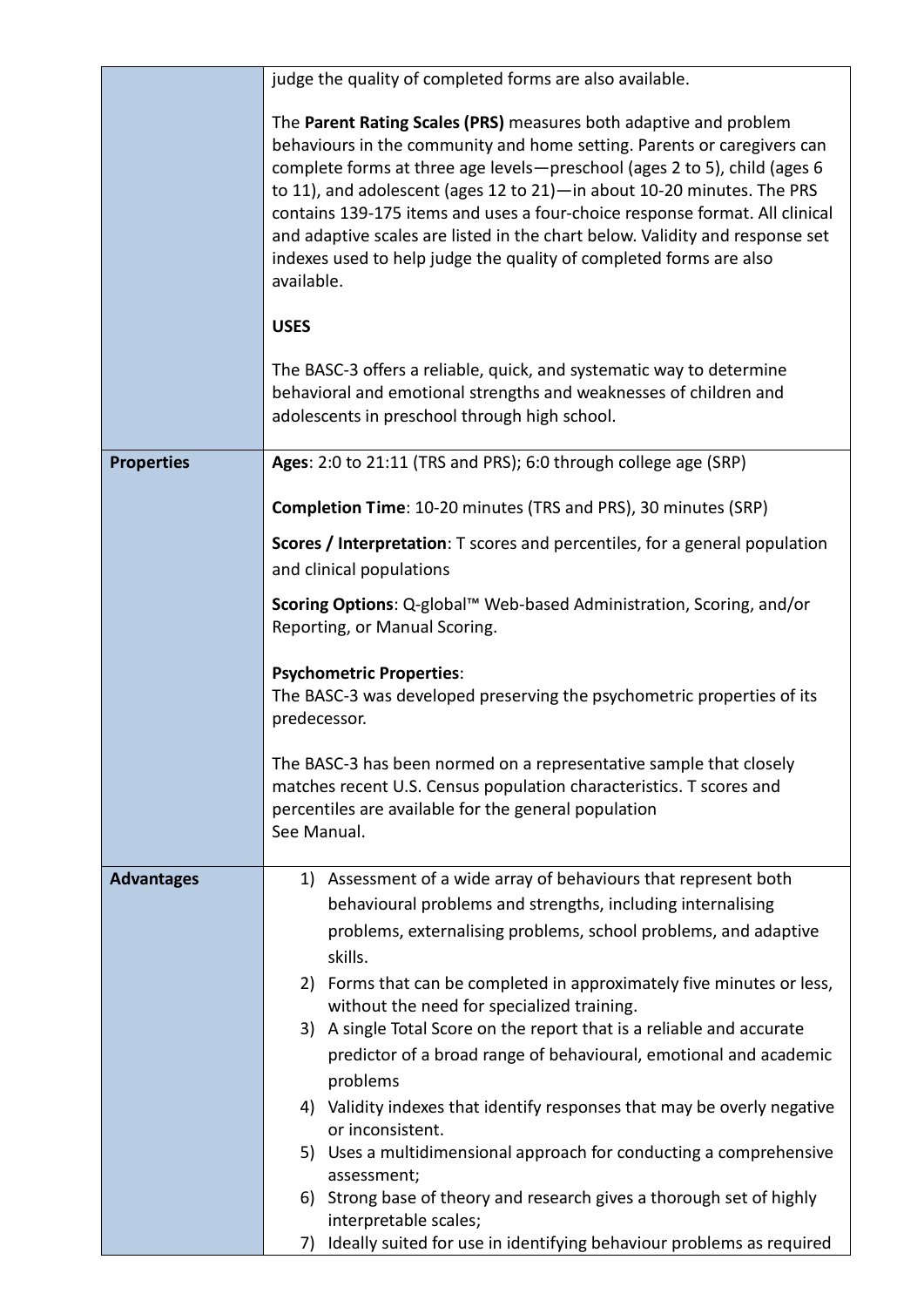|                                         | by IDEA, and for developing FBAs, BIPs, and IEPs;<br>Enhanced computer scoring and interpretation provide efficient,<br>8)<br>extensive reports; and<br>9) Differentiates between hyperactivity and attention problems with<br>one efficient instrument<br>10) Use the revolutionary, computer-based Flex Monitor to develop<br>custom forms for data collection, scoring, and reporting.<br>11) Directly measure executive functioning and visual and auditory<br>attention with the new Comprehensive Continuous Performance<br>Test (CCPT).<br>12) See combined results from individual components, along with<br>recommendations based on all information, in the new Integrated<br>Summary Report.                                                                                                                                                                                                                                                                                                                                                                                                                                                                                                                                                                                                                                                                                                                                                                                                                                                                                  |
|-----------------------------------------|------------------------------------------------------------------------------------------------------------------------------------------------------------------------------------------------------------------------------------------------------------------------------------------------------------------------------------------------------------------------------------------------------------------------------------------------------------------------------------------------------------------------------------------------------------------------------------------------------------------------------------------------------------------------------------------------------------------------------------------------------------------------------------------------------------------------------------------------------------------------------------------------------------------------------------------------------------------------------------------------------------------------------------------------------------------------------------------------------------------------------------------------------------------------------------------------------------------------------------------------------------------------------------------------------------------------------------------------------------------------------------------------------------------------------------------------------------------------------------------------------------------------------------------------------------------------------------------|
| <b>Disadvantages</b>                    | Normative data based on U.S. Census population characteristics.<br>1)                                                                                                                                                                                                                                                                                                                                                                                                                                                                                                                                                                                                                                                                                                                                                                                                                                                                                                                                                                                                                                                                                                                                                                                                                                                                                                                                                                                                                                                                                                                    |
| <b>Additional</b><br><b>Information</b> | Scoring and interpretation requires a doctorate in psychology, education, or<br>a related field with relevant training and experience in assessment, or a<br>license to practice in a health or allied health care field (E.g. doctors, nurse<br>practitioners, social workers, etc.). Scoring can be done manually or<br>electronically with the ASSIST/ASSIST Plus software.<br>Administration and scoring for the TRS, PRS, and SRP should be completed<br>by professionals or paraprofessionals that are familiar with testing<br>procedures and with appropriate supervision. As with other 'Level C'<br>instruments, score interpretation must be completed by professionals with<br>formal graduate-level training or clinicians with training in psychological<br>assessment. The test is easy to administer, moderately easy to score, and<br>moderately difficult to interpret based on the clinician's experience and<br>interpretation guidelines in the manual.<br>BASC-3 BESS - Coming August, 2015 Screening system for measuring<br>behavioural and emotional strengths and weaknesses<br>BASC-3 Intervention Materials - Coming November, 2015 Select and<br>implement evidence-based interventions that work in schools<br>BASC-3 Flex Monitor - Coming November, 2015 Develop custom forms for<br>data collection, scoring, and reporting<br><b>BASC-3 PRQ</b> – Coming August, 2015 Designed to capture a parent's<br>perspective on the parent-child relationship.<br><b>BASC-3 CCPT</b> – Directly measure executive function and visual and auditory<br>attention |

## **References**

Reynolds, C. R., & Kamphaus, R. W. (2015). Behaviour Assessment System for Children – Third Edition Manual. Circle Pines, MN: American Guidance Service. Reynolds, C. R., & Kamphaus, R. W. (Eds.). (2003). Handbook of psychological and